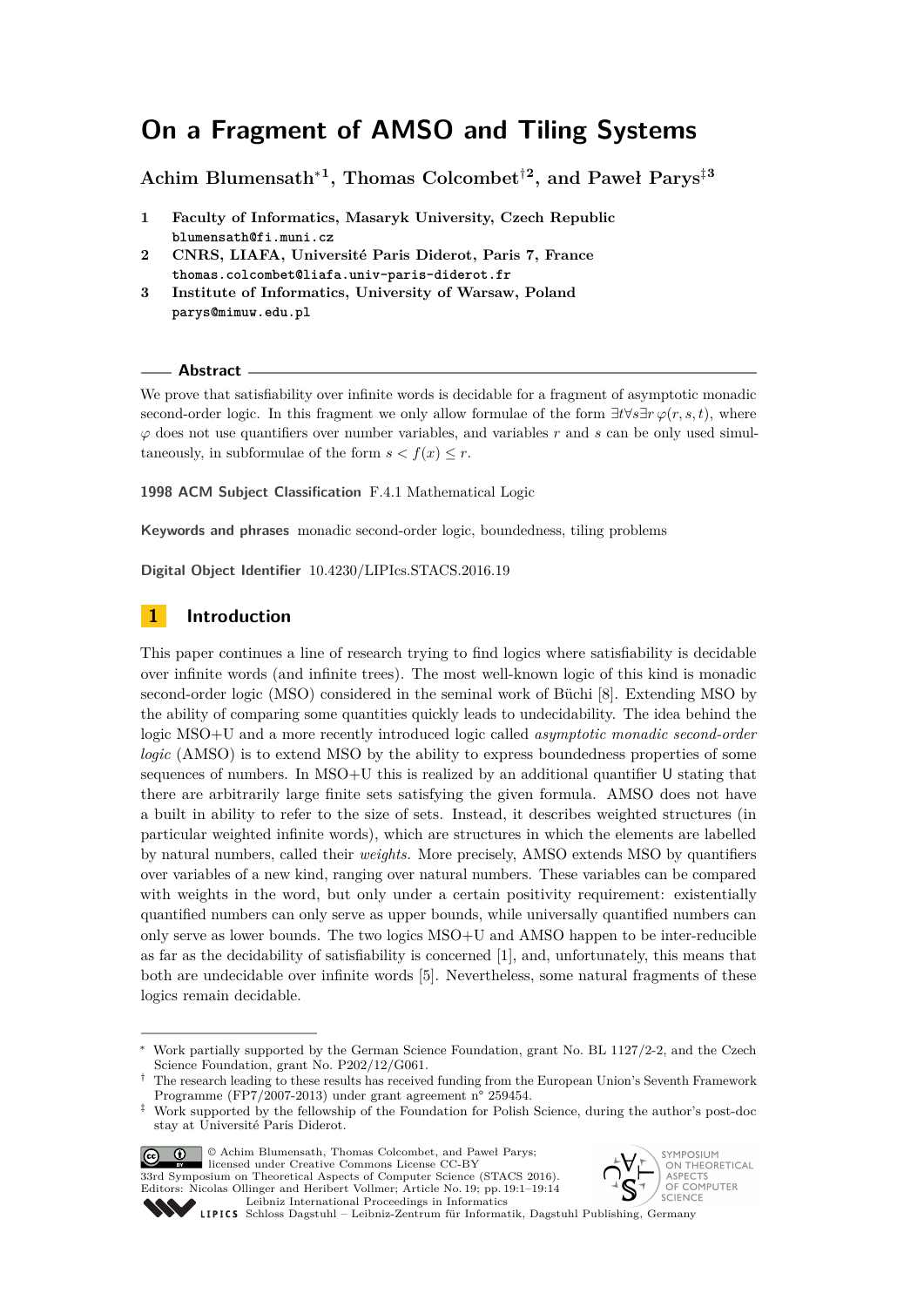#### **19:2 On a Fragment of AMSO and Tiling Systems**

In  $[2]$  the satisfiability problem for  $MSO+U$  is solved over infinite trees for formulae where the quantifier U is at the outermost position. A significantly more powerful fragment of the logic, although over infinite words, was shown to be decidable in [\[4\]](#page-12-4) using automata with counters. These automata were further developed into the theory of regular cost functions [\[10\]](#page-12-5). Another possibility is to consider the weak fragment of the logic (WMSO+U), where set quantification is restricted to finite sets. Satisfiability for this logic was shown to be decidable over infinite words [\[3\]](#page-12-6) and infinite trees [\[6\]](#page-12-7). Note that the mentioned decidability results can be used to solve, via reductions, several seemingly unrelated problems, among others: the star height problem [\[14\]](#page-13-1), the finite power property problem [\[17\]](#page-13-2), deciding properties of  $\text{CTL}^*$ [\[9\]](#page-12-8), the realizability problem for prompt LTL [\[15\]](#page-13-3), deciding the winner in cost parity games [\[12\]](#page-12-9), or deciding certain properties of energy games [\[7\]](#page-12-10).

Concerning AMSO, which was more recently introduced [\[1\]](#page-12-1), so far no fragments are known to be decidable (except trivial ones). Such fragments should, at least, circumvent the arguments of undecidability of AMSO, that involve complicated number quantifiers nested inside complicated quantification over infinite sets. There are two ways to avoid this: either to consider the weak fragment (WAMSO), where set quantification is restricted to finite sets, or to consider the number-prenex fragment (AMSO<sup>np</sup>), where number quantifiers are required to be placed only at the head of the formula. It turns out that these two fragments are inter-reducible (Theorem 5 in [\[1\]](#page-12-1)). It is conjectured that these two fragments have a decidable satisfiability problem over infinite words. Under a topological point of view, it is known that MSO+U and AMSO inhabit all finite levels of the projective hierarchy [\[13,](#page-12-11) [1\]](#page-12-1), while WAMSO is much simpler since it only inhabits the finite levels of the Borel hierarchy.

et us emphasize the fact that WAMSO is not related at all to WMSO+U, even though AMSO and MSO+U are highly related. This is due to the fact that, since AMSO and MSO+U have significantly different syntax, the restriction to finite set quantifiers has dramatically different consequences. In particular languages definable in WAMSO inhabit all finite levels of the Borel hierarchy, while WMSO+U is confined in the third level.

In [\[1\]](#page-12-1), the satisfiability problem for  $AMSO<sup>np</sup>/WAMSO$  was reduced to a certain form of tiling problem. The main contribution of this paper is to solve a special case of this tiling problem. In consequence we can solve the satisfiability problem for a fragment of AMSO<sup>np</sup>, which we denote  $AMSO_{2s}^{np}$ . In this fragment we only allow formulae of the form  $\exists t \forall s \exists r \varphi(r, s, t)$ , where  $\varphi$  does not use quantifiers over number variables, and the variables *r* and *s* can be only used simultaneously, in subformulae of the form  $s < f(x) \leq r$ . For the proof, we develop a new generalization of the Simon's theorem about factorization forests [\[16\]](#page-13-4).

## **2 Preliminaries**

*Asymptotic monadic second-order logic* (AMSO for short) extends MSO by the ability to describe asymptotic properties of quantities. It refers to *weighted structures*  $\langle \mathfrak{A}, \overline{f} \rangle$  consisting of a relational structure  $\mathfrak A$  and a tuple of functions  $f_i: dom(\mathfrak A) \to \mathbb N$  (the *weight functions*). We only consider the case when  $\mathfrak A$  is an infinite word ( $\omega$ -word). Syntactically AMSO extends MSO by the following constructions:

- quantifiers over *number variables* that range over natural numbers, and
- atomic formulae  $f(x) \leq r$ , where f is a weight function, x a first-order variable, and r a  $\overline{\phantom{a}}$ number variable; such formulae are restricted to appear positively inside the existential quantifier binding *r* (and dually: negatively inside a universal quantifier).

We will usually reserve the letters  $x, y, z, \ldots$  for first-order variables and the letters  $r, s, t, \ldots$ for number variables.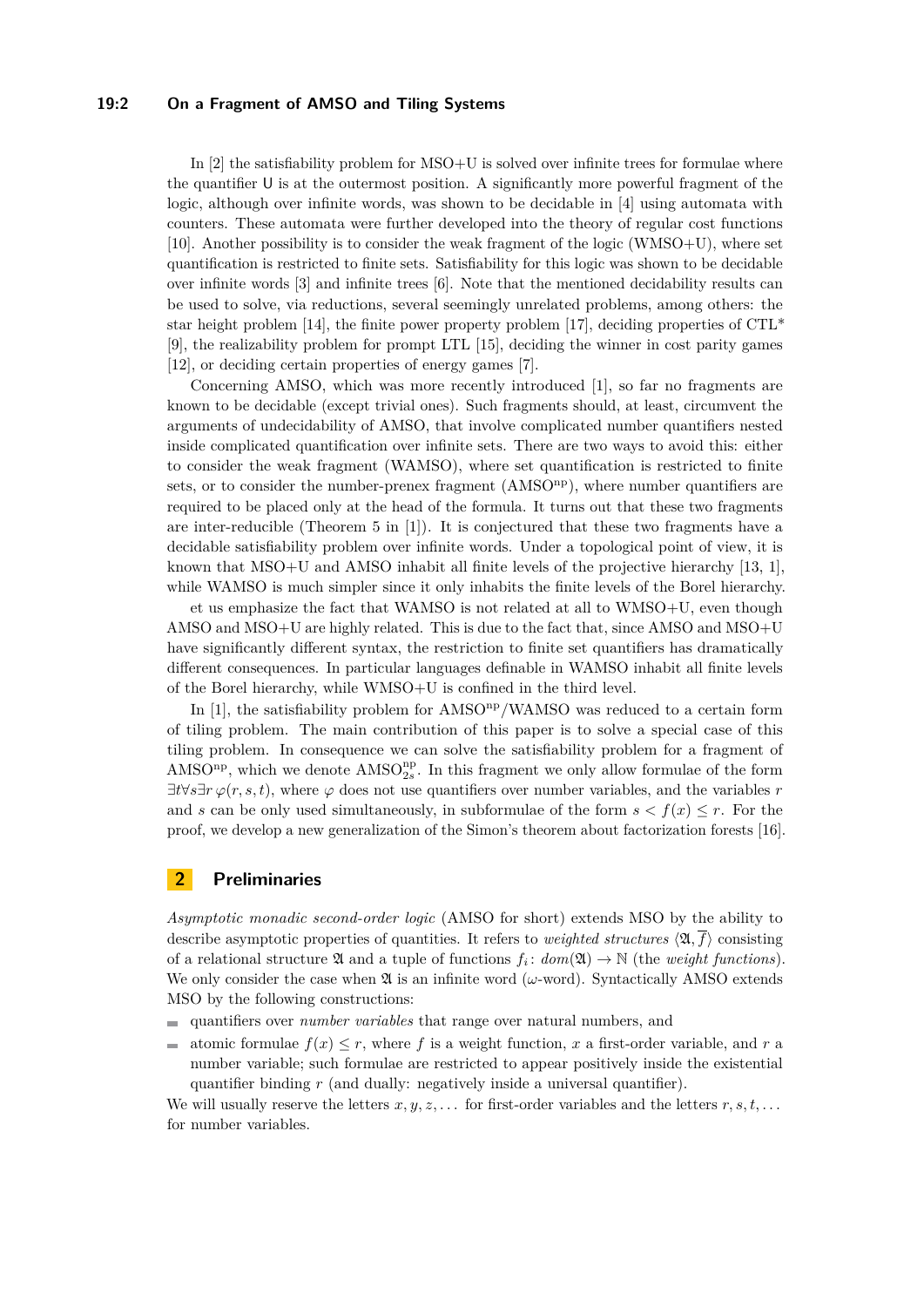#### **A. Blumensath, T. Colcombet, and P. Parys 19:3** 19:3

The main theorem of this paper is about a fragment of AMSO, denoted  $AMSO_{2s}^{np}$ , where the formulae are of the form  $\exists t \forall s \exists r \varphi(r, s, t)$  where  $\varphi$  does not use number quantifiers, and the variables *r* and *s* can be only used simultaneously, in subformulae of the form  $s < f(x) \leq r$ (formally:  $(f(x) \leq r) \land \neg(f(x) \leq s)$ ).

- $\blacktriangleright$  **Example 2.1.** The following are formulae of AMSO<sub>2s</sub>:
- $\exists t \forall x (f(x) \leq t)$  says that the weights are bounded;  $\blacksquare$
- $\forall s \exists r \forall x \exists y (y > x \land s < f(y) \leq r)$  says that infinitely many weights occur infinitely often  $\blacksquare$ in the weighted infinite word;
- the disjunction of the above two (we can move the quantifiers to the front).  $\equiv$
- $\blacktriangleright$  Remark. It is easy to see that a formula of the form

 $\exists t_1 \ldots \exists t_k \forall s_1 \ldots \forall s_l \exists r_1 \ldots r_m \, \varphi(r_1, \ldots, r_m, s_1, \ldots, s_l, t_1, \ldots, t_k)$ 

is equivalent to  $\exists t \forall s \exists r \varphi(r, \ldots, r, s, \ldots, s, t, \ldots, t)$ .<sup>[1](#page-2-0)</sup> For this reason we allow in AMSO<sup>np</sup><sub>2s</sub> only formulae with single quantifiers ∃*t*∀*s*∃*r*, having in mind that decidability immediately extends to formulae with blocks of such quantifiers.

The following is the main result of this paper.

**Theorem 2.2.** *Given a formula*  $\psi \in \text{AMSO}_{2s}^{\text{np}}$ , *it is decidable whether there exists a weighted infinite word in which ψ is satisfied.*

#### **The Commutative Lossy Tiling Problem**

Theorem 9 of [\[1\]](#page-12-1) reduces satisfiability of AMSO<sup>np</sup> to a certain (multidimensional) *lossy tiling problem*. In this paper we solve a commutative variant of this problem, in dimension one.

A *picture*  $p: \{1, \ldots, h\} \times \{1, \ldots, w\} \to \Sigma$  is a rectangle labelled by letters from a finite alphabet  $\Sigma$ , where *h* and *w* are *height* and *width* of the picture. For  $i \in \{1, \ldots, w\}$ , the *i*-th *column* of the picture is the word  $p(1, i)p(2, i)$ ...  $p(h, i)$ ; similarly we define the *j*-th row for *j* ∈ {1,..., *h*}. A language  $K ⊆ \Sigma^*$  is *commutative* (*lossy*) if it is closed under reordering (respectively: removing) of letters. In the *commutative lossy tiling problem* we are given regular languages  $K, L \subseteq \Sigma^*$  (the *column language* and the *row language*), where the column language *K* is commutative and lossy. A *solution* of the tiling system (*K, L*) is a picture *p* such that all columns in *p* belong to *K* and all rows in *p* belong to *L*. We ask whether, for all  $h \in \mathbb{N}$ , there exists a solution of height h. Notice that since K is commutative and lossy, we can reorder rows in a solution and again obtain a solution; we can also remove some rows and obtain a solution of smaller height. Consequently demanding solutions of each height  $h \in \mathbb{N}$  amounts to demanding solutions of arbitrarily large height  $h \in \mathbb{N}$ .

## **3 From the Logic to Tiling Systems**

The reduction from satisfiability of AMSO<sup>np</sup> to the multidimensional lossy tiling problem is given in [\[1\]](#page-12-1), but we need to observe that the restriction to  $AMSO_{2s}^{np}$  yields the commutative lossy tiling problem. Let us concentrate on the case where the formulae contain only one weight function; satisfiability of the general case easily reduces to this situation.

Before starting, we eliminate the outermost existential quantifier. Suppose that we have a formula  $\psi = \exists t \forall s \exists r \varphi(r, s, t) \in \text{AMSO}_{2s}^{\text{np}}$ . We create a formula  $\psi' = \forall s \exists r \varphi'(r, s) \in \text{AMSO}_{2s}^{\text{np}}$ 

<span id="page-2-0"></span>See Proposition 14 in the appendix to [\[1\]](#page-12-1), available at the authors' webpages.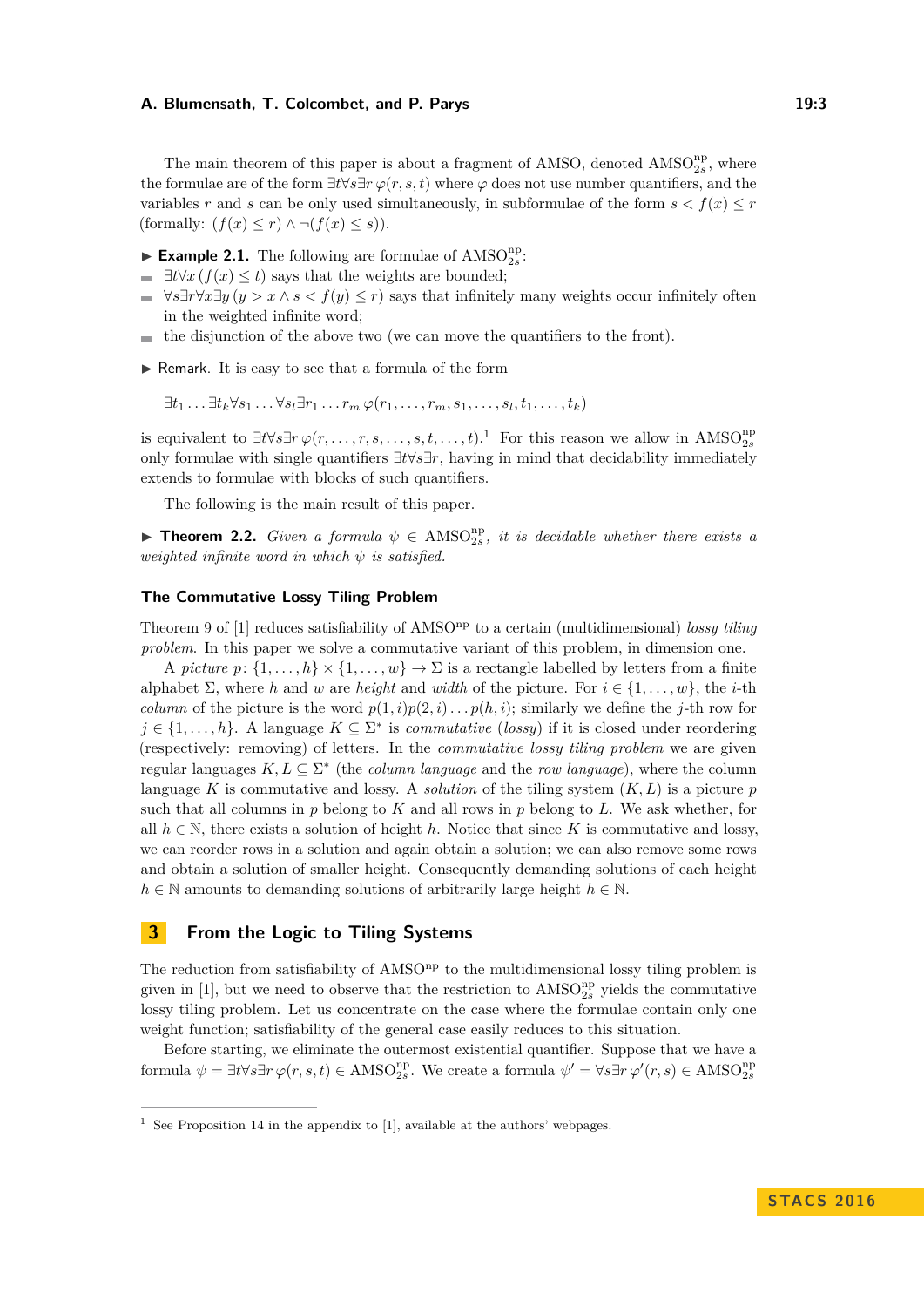#### **19:4 On a Fragment of AMSO and Tiling Systems**

using an additional unary predicate small $(x)$ :  $\varphi'$  is obtained from  $\varphi$  by replacing each atom  $f(x) \leq t$  by small(*x*), and by replacing each subformula  $s < f(x) \leq r$  by  $s < f(x) \leq$  $r \wedge \neg \mathsf{small}(x)$ . It is easy to see that  $\psi$  is satisfiable if and only if  $\psi'$  is satisfiable. The idea is that small marks those positions on which the weight function *f* "is small".

Next, we apply the reduction of [\[1\]](#page-12-1) to the formula  $\psi'$ . Let us explain briefly that the resulting tiling system is indeed a commutative lossy tiling system. The reduction is realized in three steps.

In the first step, the satisfiability of AMSO<sup>np</sup> is reduced to the *limit satisfiability problem*. The idea is to chop an infinite word into infinitely many finite pieces that have the same theory (making repeated use of the Theorem of Ramsey). Originally, this is a theory with respect to all AMSO<sup>np</sup> formulae up to some quantifier rank. We should replace it by the theory with respect to formulae where *r* and *s* are only used simultaneously, in subformulae of the form  $s < f(x) \leq r$ . Such theories have all compositionality properties needed for the proof which, thus, still goes through after this modification. The resulting formulae in the limit satisfiability problem test only for the theory of the finite words. So again *r* and *s* are only used simultaneously, in subformulae of the form  $s < f(x) \leq r$ .

In the second step, it is argued that a formula of the form  $\forall s \exists r \varphi(r, s)$  is equivalent to  $\forall s\varphi(s+1,s)$ . This step is not affected by our modification.

In the third step, the limit satisfiability problem is reduced to the lossy tiling problem. First, we observe that, because there is just one universally quantified variable *s*, the resulting tiling system has dimension one. Then we have to slightly change the resulting tiling system to make it commutative. The alphabet of the system was  $\Sigma \times \{<, =, >\}$ , and the column language was  $K = \bigcup_{a \in \Sigma} (a, \leq)^*(a, \geq) \cup \varepsilon(a, \geq)^*$ . Intuitively, the meaning of a letter  $(a, \leq)$ (or  $(a, =), (a, >)$ ) is that the row number is smaller (respectively: equal, greater) than the value of the weight function on this position (thus in each column initial rows contain  $(a, <)$ , then there is at most one  $(a, =)$  marking the value of the weight function, and then we have  $(a, >)$ ). Now in our formulae we cannot distinguish small values from big values, we can only test whether  $s < f(x) \leq s + 1$  holds. For this reason  $(a, \leq)$  and  $(a, >)$  become indistinguishable and can be replaced by one letter, call it  $(a, \neq)$ . The row language now becomes  $K = \bigcup_{a \in \Sigma} (a, \neq)^* ((a, =) \cup \varepsilon)(a, \neq)^*$ , which is commutative.

## **4 Monoids**

In this section we slightly rephrase the problem of deciding the commutative lossy tiling problem using algebraic methods. Recall that every regular language (in particular the row language *L*) can be recognized by a morphism into a finite monoid. This means that there exists a morphism  $\varphi \colon \Sigma^* \to M$  into a finite monoid M, and a set  $F \subseteq M$  such that  $L = \varphi^{-1}(F)$ . It will be more convenient to label the picture directly with elements of *M* instead of  $\Sigma$  (using  $\varphi(a)$  instead of *a*). The row language then becomes  $\pi^{-1}(F)$ , where the *evaluation* map  $\pi \colon M^* \to M$  is the morphism defined by  $\pi(s_1 \dots s_k) = s_1 \cdot \dots \cdot s_k$ . The column language changes into  $K' = {\varphi(a_1) \dots \varphi(a_h) | a_1 \dots a_h \in K}$ , which again is commutative and lossy.

Next, we observe that we can restrict our considerations to sets *F* that are singletons. Namely, the tiling system  $(K', \pi^{-1}(F))$  has arbitrarily high solutions if and only if for some *s* ∈ *F* the system  $(K', \pi^{-1}(s))$  has arbitrarily high solutions. Indeed, every solution of the latter system is a solution of the former. On the other hand, from a solution of  $(K', \pi^{-1}(F))$ of height *h* we can choose rows evaluating to the most popular element  $s_h \in F$  and obtain a solution of  $(K', \pi^{-1}(s_h))$  of height at least  $\frac{h}{|F|}$ . Although elements  $s_h$  depend on  $h$ , some of them has to be used for infinitely many *h* (that is, for arbitrarily large *h*).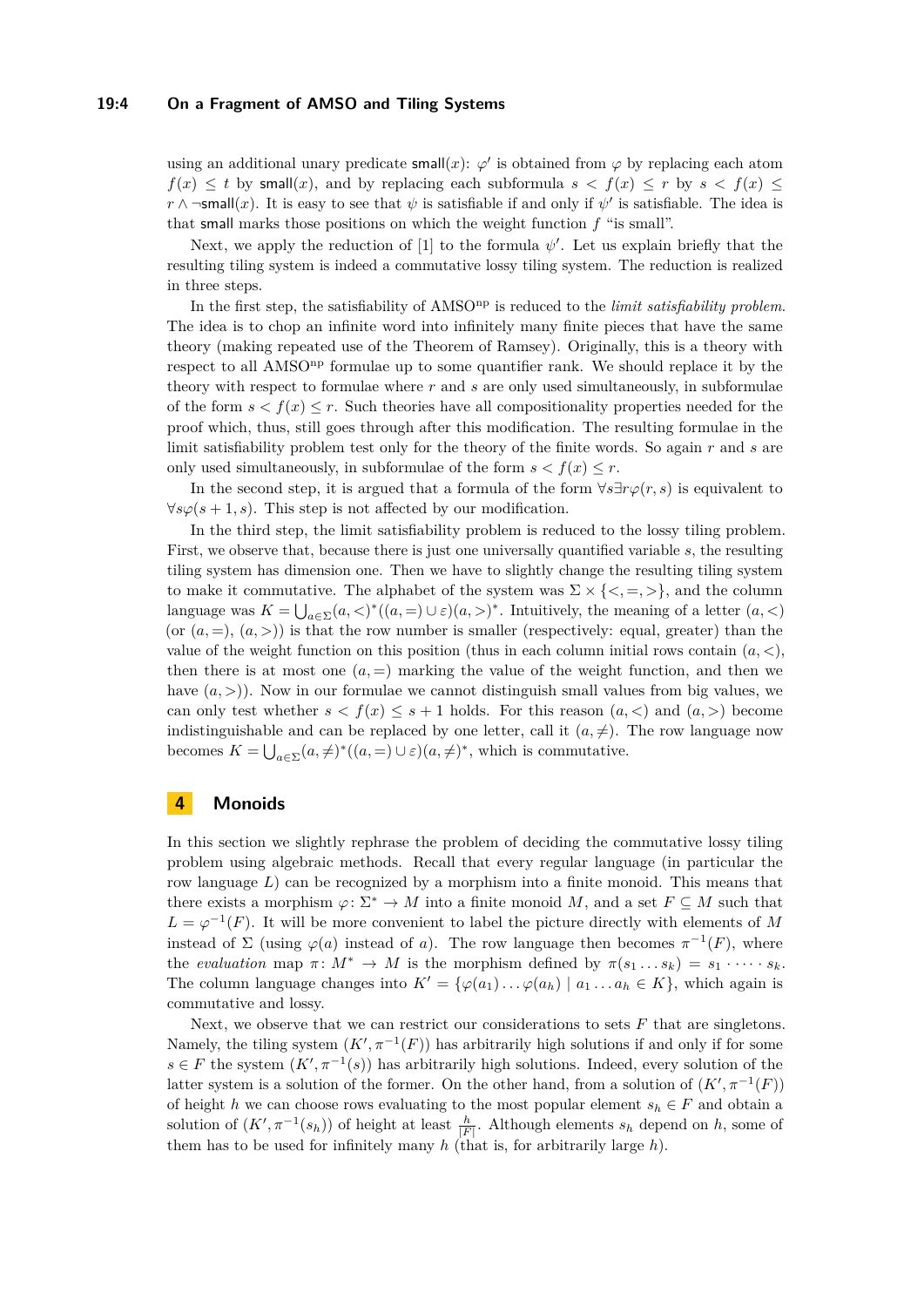#### **A. Blumensath, T. Colcombet, and P. Parys 19:5** 19:5

As a final simplification, let us analyze the column language. For a language  $L$ , let  $L^{\downarrow}$ be the closure of *L* under removing letters (we add to *L* all words obtained by removing letters in words from *L*), and  $L^{\circlearrowright}$  the closure of *L* under reordering letters (we add to *L* all words obtained by reordering letters in words from *L*). A language (over *M*) is called a *base language* if it is of the form  $(wA^*)^{\downarrow \circlearrowright}$ , where  $A \subseteq M$  and  $w \in (M \setminus A)^*$  (words in  $(wA^*)^{\downarrow \circlearrowright}$ can use letters from *A* arbitrarily many times, and letters from *w* at most as many times as they appear in *w*). Base languages play an important role in our proof. We use the letter *ρ* to denote base languages. Notice that the content of a base language  $(wA^*)^{\downarrow\circlearrowright}$  determines A uniquely, and *w* up to the order of its letters (with the assumption that *w* does not contain letters from *A*). The set *A* is called the *global part* of  $\rho = (wA^*)^{\downarrow \circlearrowright}$ . We denoted it by  $gl(\rho)$ . The *norm*  $|\rho|$  of a base language  $\rho$  is the length  $|w|$ .

It is a consequence of Higman's Lemma that every lossy language (over *M*) can be written as a finite union of languages of the form  $(A_0^*b_1A_1^*\ldots b_kA_k^*)^{\downarrow}$ , where  $A_0,\ldots,A_k\subseteq M$  and  $b_1, \ldots, b_k \in M$ . Our column language K is lossy and commutative, so it is a finite union of base languages. Summing up, we can restate our problem as follows:

**Input:** a finite monoid *M*, a finite set *B* of base languages over *M*, an element  $s \in M$ ;

**Question:** does there exist for every  $h \in \mathbb{N}$  a picture of height *h* each column of which belongs to  $\bigcup B$  and every row of which to  $\pi^{-1}(s)$ ?

For a picture *p* we define the *evaluation* of *p*, denoted  $\pi(p)$ , as the word of the same length as the height of  $p$ , whose  $i$ -th letter equals the evaluation of the  $i$ -th row of  $p$ . Then, instead of requesting that every row of *p* belongs to  $\pi^{-1}(s)$ , we can say that  $\pi(p) \in s^*$ .

## **5 The Decision Procedure**

Our decision procedure maintains a set of base languages such that for every word from some of these languages there is a picture evaluating to this word where each column belongs to S *B*. New base languages are added following two kinds of schemas, the *product schema* and *diagonal schema.* These schemas are just ways of describing pictures of arbitrarily large size, evaluating to all words in some base language. The main difficulty is to prove completeness, i.e., showing that using some other fancy pictures one cannot obtain more base languages than we obtain using pictures generated from our schemas.

Let us now define the two kinds of schemas we use to generate new base languages. Let  $\rho_1$  and  $\rho_2$  be base languages. A *product schema* for  $\rho_1$ ,  $\rho_2$  is given by a picture *q* whose rows are divided into *special rows* and *global rows* such that (for  $j \in \{1, 2\}$ )

- **1.** *q* has width 2 and the *j*-th column belongs to  $\rho_j$ , and
- **2.** the height of *q* is at most  $\|\rho_1\| + \|\rho_2\| + |M|^2$ , and
- **3.** the *j*-th letter of each global row belongs to  $gl(\rho_i)$ .

The base language *generated* by *q* is  $(wA^*)^{\downarrow\circlearrowright}$ , where *w* consists of the letters of  $\pi(q)$ corresponding to the special rows and *A* contains the letters of  $\pi(q)$  corresponding to the global rows. We only allow schemas *q* for which *w* does not contain letters from *A*.

While defining a diagonal schema we need to use the power-set monoid. The set  $\mathcal{P}(M)$ of subsets of *M* has a natural monoid structure:  $C \cdot D = \{c \cdot d \mid c \in C, d \in D\}$ . We say that a set of base languages *B* is *uniform* when it is nonempty, for all  $\rho_1, \rho_2 \in B$  we have  $gl(\rho_1) = gl(\rho_2)$ , and this set is idempotent. For a uniform *B* we write  $gl(B)$  for the set  $gl(\rho)$  with  $\rho \in B$ . The set of all finite uniform sets of base languages over *M* is denoted by *UBL*(*M*).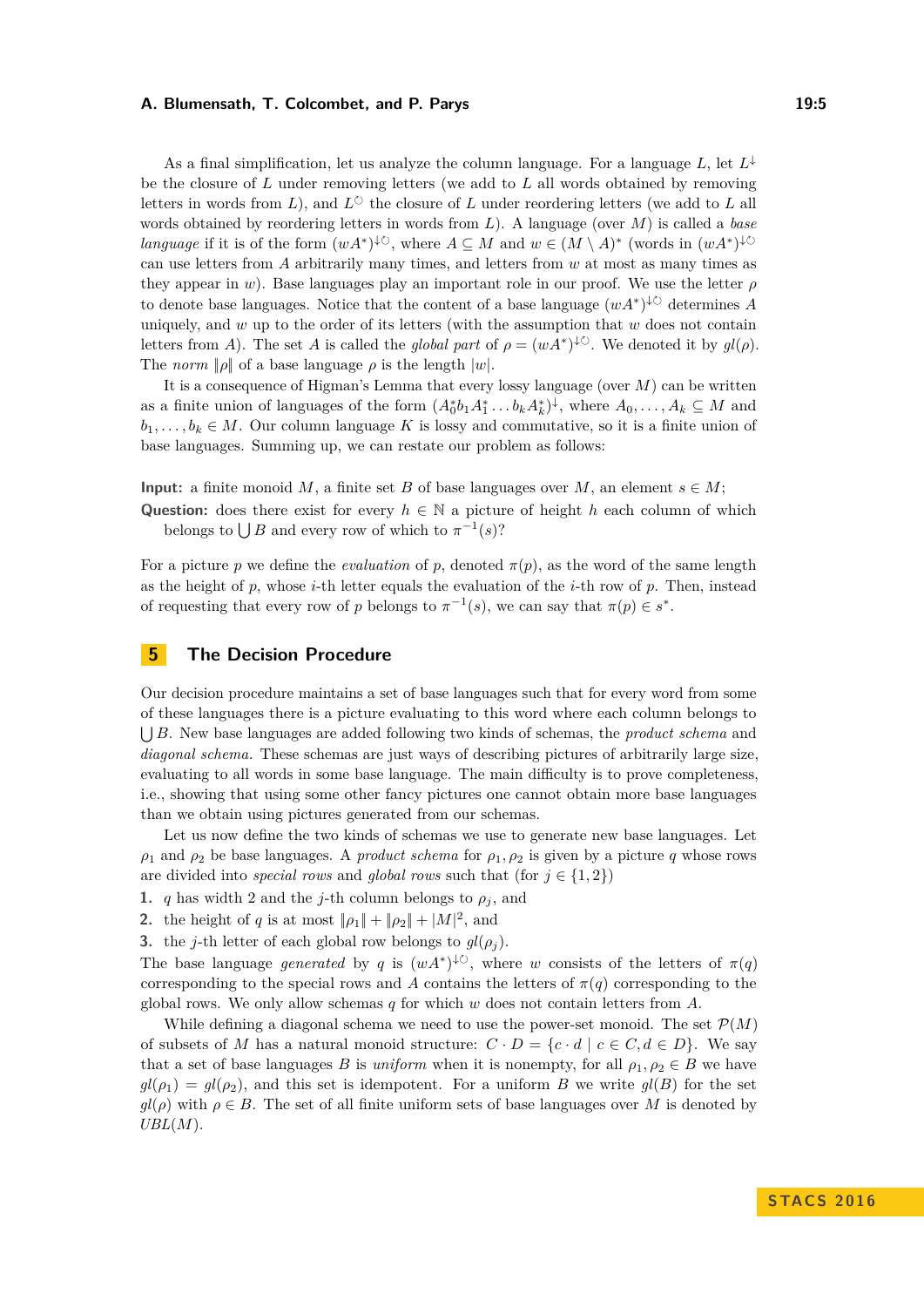#### <span id="page-5-0"></span>**19:6 On a Fragment of AMSO and Tiling Systems**

|             |   |   |   |                |   | Ζ |   | $\mathbf X$ | $\mathbb{I}Z$ | $\overline{V}$ | Z | $\mathbf x$ | $\mathbf{x}$ | ' a | $\mathbf c$ | Z | $\mathbb{I} \times$ |
|-------------|---|---|---|----------------|---|---|---|-------------|---------------|----------------|---|-------------|--------------|-----|-------------|---|---------------------|
|             |   |   |   |                | Z |   | Ζ |             |               | a              | с | Z           | Z            | Х   | Z           |   |                     |
| $\mathbf x$ | a | c | Z | $\overline{X}$ | х | а | с |             | $\mathbf x$   | Z              | Z |             |              | Z   | $\mathbf x$ | Z |                     |
| $\mathbf a$ |   | a |   | с              | а |   | a |             | a             | D              | a | с           | a            | υ   | a           |   | с                   |
| b           | Ċ |   |   | a              |   |   | Z |             | Z             |                | Z |             | Ш            |     | $\mathbf x$ |   | a                   |

**Figure 1** On the left we have an example diagonal schema. Elements of *gl*(*B*) are shaded in gray. The first row is a global row, and the other two are special rows (we suppose that  $a \cdot b \cdot a \cdot c$  is idempotent). The double line divides the schema horizontally into two pictures. On the right there is a picture created out of the schema for  $n = 3$ . Here double lines are introduced only for readability. Gray cells are stretched into longer areas evaluating to the same value (e.g.  $x = z \cdot x \cdot x \cdot y$ ).

Let *B* be a uniform set of base languages. A *diagonal schema* for *B* is given by a picture *q* whose rows are divided into *special rows* and *global rows* and which is divided horizontally into pictures  $q_1, \ldots, q_k$  (which means that  $q_1, \ldots, q_k$  have as many rows as  $q$ , and the *i*-th row of *q* is the concatenation of the *i*-th rows of  $q_1, \ldots, q_k$  such that:

- **1.** each column of *q* belongs to  $\bigcup B$ , and
- **2.** each special row of each *q<sup>j</sup>* either has length 1, or evaluates to an idempotent, or it contains a letter belonging to *gl*(*B*), and

**3.** the first and the last letter of each global row of each  $q_i$  belongs to  $gl(B)$ .

The base language *generated* by *q* is  $(wA^*)^{\downarrow \circlearrowright}$  where *w* consists of the letters of  $\pi(q)$  corresponding to the special rows and *A* contains the letters of  $\pi(q)$  corresponding to the global rows. Again, we only allow schemas *q* for which *w* does not contain letters from *A*. An example diagonal schema is depicted in Figure [1](#page-5-0) on the left.

The following theorem states soundness and completeness of our schemas.

<span id="page-5-1"></span> $\triangleright$  **Theorem 5.1.** Let  $B_0$  be a finite set of base languages over a monoid M. For a function  $\eta$ :  $UBL(M) \rightarrow \mathbb{N}$  *let*  $B_0^{\leq \eta} = B_0$  *and for each*  $i > 0$ *, inductively, let*  $B_i^{\leq \eta}$  *be the set of all base languages ρ such that*

$$
\qquad \qquad =\;\; \rho \in B^{\leq \eta}_{i-1}, \; \textit{or} \;
$$

- *ρ is generated by some product schema for some base languages*  $\rho_1, \rho_2 \in B_{i-1}^{\leq \eta}$ , or
- $\rho$  *is generated by some diagonal schema for a uniform set of base languages*  $B \subseteq B_{i-1}^{\leq \eta}$  $\equiv$ *of width and height at most*  $\eta(B)$ *.*

*Then there is a computable function*  $\eta$ :  $UBL(M) \to \mathbb{N}$  *such that for every*  $s \in M$  *the following two statements are equivalent.*

- *For each*  $h \in \mathbb{N}$ , there exists a picture p of height  $h$  such that  $\pi(p) \in s^*$  and each column  $\blacksquare$ *belongs to*  $\bigcup B_0$ *.*
- *For*  $x = 3 \cdot (2^{|M|} + 1)^2$ , there exists a base language  $\rho \in B_x^{\leq \eta}$  with  $s \in gl(\rho)$ .  $\blacksquare$

Notice that this theorem implies the decidability of the commutative lossy tiling problem. Indeed, given  $B_{i-1}^{\leq \eta}$  we can calculate  $B_i^{\leq \eta}$  because the number of product and diagonal schemas to consider is finite (the size of product schemas is bounded by definition, and the size of diagonal schemas is bounded by the function *η*).

## **6 Soundness**

In this section we prove the easier direction of Theorem [5.1:](#page-5-1) the implication from the second to the first statement. The proof is based on the following two lemmas.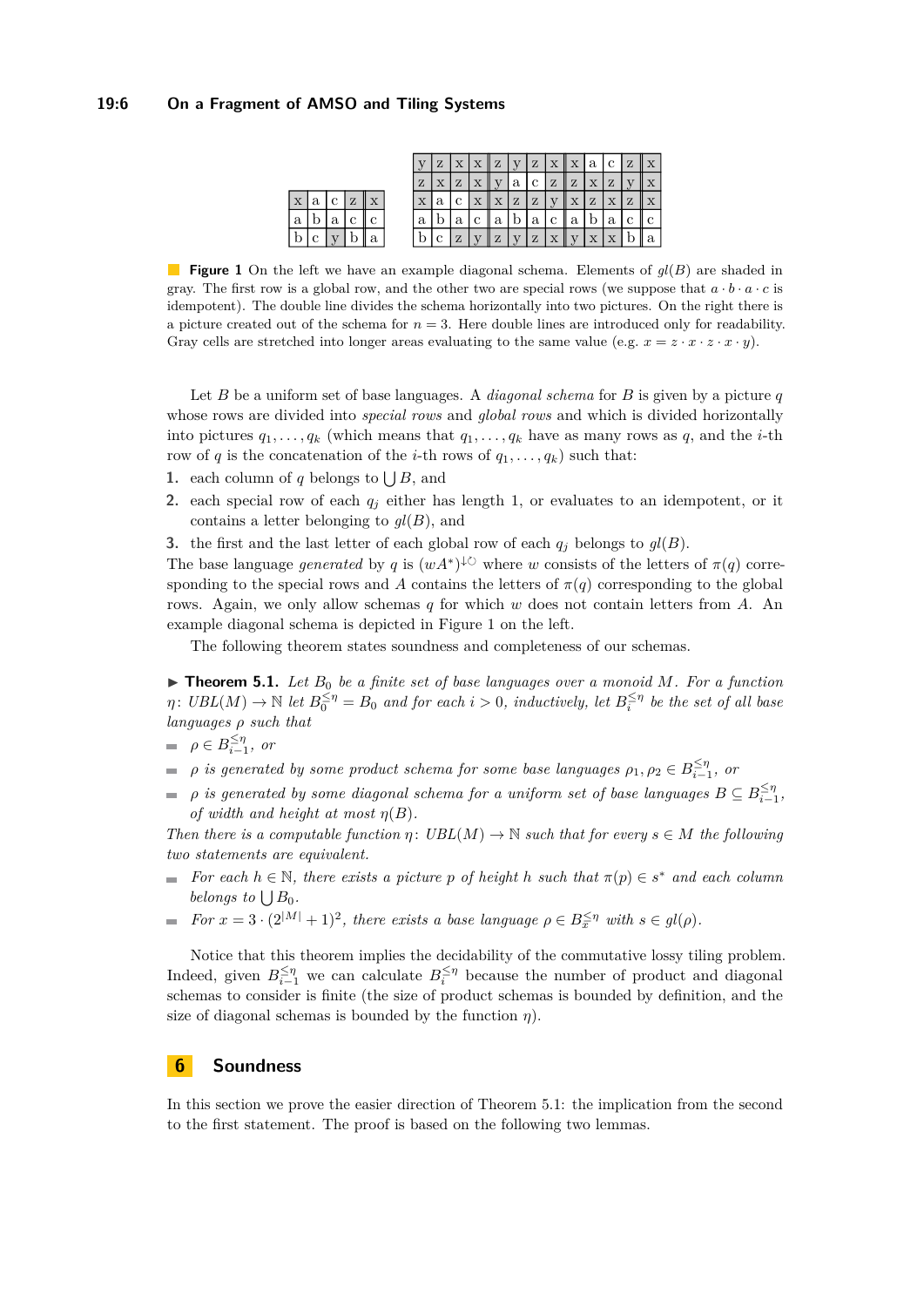#### **A. Blumensath, T. Colcombet, and P. Parys 19:7** 19:7

<span id="page-6-0"></span>**I Lemma 6.1.** Let  $\rho$  be a base language generated by some product schema for  $\rho_1, \rho_2$  and *let*  $u \in \rho$ . Then there exists a picture p each column of which belongs to  $\rho_1 \cup \rho_2$  and such *that*  $\pi(p) = u$ *.* 

<span id="page-6-1"></span>I **Lemma 6.2.** *Let ρ be a base language generated by some diagonal schema for a uniform set of base languages B and let*  $u \in \rho$ *. Then there exists a picture p each column of which belongs to*  $\bigcup B$  *and such that*  $\pi(p) = u$ *.* 

Using these the lemmas we can prove the soundness implication of Theorem [5.1](#page-5-1) as follows. Let  $B_i^{\leq \eta}$  be the sets from Theorem [5.1.](#page-5-1) The function  $\eta$  bounding the sizes of diagonal schemas does not matter for this implication. We will prove by induction on *i* that if  $u \in \bigcup B_i^{\leq \eta}$ , then there exists a picture *p* each column of which belongs to  $\bigcup B_0$  and such that  $\pi(p) = u$ . Then the statement of the lemma follows by taking  $u = s^h$  since we have  $s \in gl(\rho)$  for some  $\rho \in B_{\overline{x}}^{\leq \eta}$ , which implies that  $u \in \bigcup B_{\overline{x}}^{\leq \eta}$ .

For  $i = 0$  the claim is trivial: we can take a picture p containing u as the only column. For  $i > 0$ , let  $u \in \bigcup B_i^{\leq \eta}$ . Then  $u \in \rho$  for some  $\rho \in B_i^{\leq \eta}$ . If  $\rho \in B_{i-1}^{\leq \eta}$  the claim follows by inductive hypothesis. Otherwise, we are in the second or the third case of definition of  $B_i^{\leq \eta}$ . Hence, we can apply Lemma  $6.1$  or  $6.2$  to obtain a picture  $p'$  each column of which belongs to  $\bigcup B_{i-1}^{\leq \eta}$  and such that  $\pi(p') = u$ . Moreover, by inductive hypothesis there exists, for each column  $u_j$  of  $p'$ , a picture  $p_j$  each column of which belongs to  $\bigcup B_0$  and such that  $\pi(p_j) = u_j$ . To obtain *p* we replace in *p*<sup> $\prime$ </sup> the *j*-th column *u<sub>j</sub>* by  $p_j$ , for every *j*. Then  $\pi(p) = \pi(p')$  and *p* has the desired properties.

In the remaining part of this section we prove Lemmas [6.1](#page-6-0) and [6.2.](#page-6-1)

**Proof of Lemma [6.1.](#page-6-0)** The proof follows immediately from the definitions. Let *q* be a product schema for  $\rho_1, \rho_2$  which generates  $\rho$ . Since the global rows of q contain only letters from the global parts of  $\rho_1, \rho_2$ , we can duplicate in q any global row without destroying the property that the *j*-th column belongs to  $\rho_j$ . We can also remove any row and reorder the rows. By performing such operations we can obtain a picture *p* such that  $\pi(p) = u$ .

**Proof of Lemma [6.2.](#page-6-1)** Let  $\rho = (wA^*)^{\downarrow\circlearrowright}$ , let *q* be a diagonal schema for *B* generating  $\rho$ , and let  $q_1, \ldots, q_k$  be the pictures into which q is divided. W.l.o.g. we assume that each global row of *q* evaluates to a different element of *A* (otherwise we remove redundant rows). Note that, if the lemma holds for some word  $u$ , then it holds also for any  $u'$  obtained from  $u$  by removing and reordering letters (because we can remove and reorder the rows of the resulting picture). Thus it is enough to consider, for each  $n \in \mathbb{N}$ , a column *u* which begins by *w* and then has each letter of *A* repeated *n* times.

The idea of constructing a picture *p* out of the diagonal schema *q* is depicted in Figure [1.](#page-5-0) For each  $j \in \{1, \ldots, k\}$  we create a picture  $p_j$  by modifying  $q_j$  as follows.  $p_j$  will have  $|A|$  · (*n* − 1) more rows than *q*<sub>*j*</sub>; more precisely, each global row of *q*<sub>*j*</sub> will produce *n* rows of  $p_j$ , while each special row of  $q_j$  will produce only one row of  $p_j$ . Fix some *j* and let *m* be the width of  $q_i$ . If  $m = 1$ , we just replace each global row by *n* copies. Assume now that  $m > 1$ . Then the width of  $p_j$  will be  $nm$ .

We start by considering a special row *v*. If  $\pi(v)$  is idempotent, we can just repeat the content of the row *n* times without changing the value of the product. Otherwise, by definition there exists an index *i* such that the *i*-th letter of *v* belongs to  $ql(B)$ . As the first  $i-1$  letters of the new row we take the first  $i-1$  letters of *v*. As the last  $m-i$  letters of the new row we take the last  $m - i$  letters of *v*. On the remaining  $mn - m + 1$  positions we place letters from  $gl(B)$  in such a way that their product is equal to the *i*-th letter of *v* (this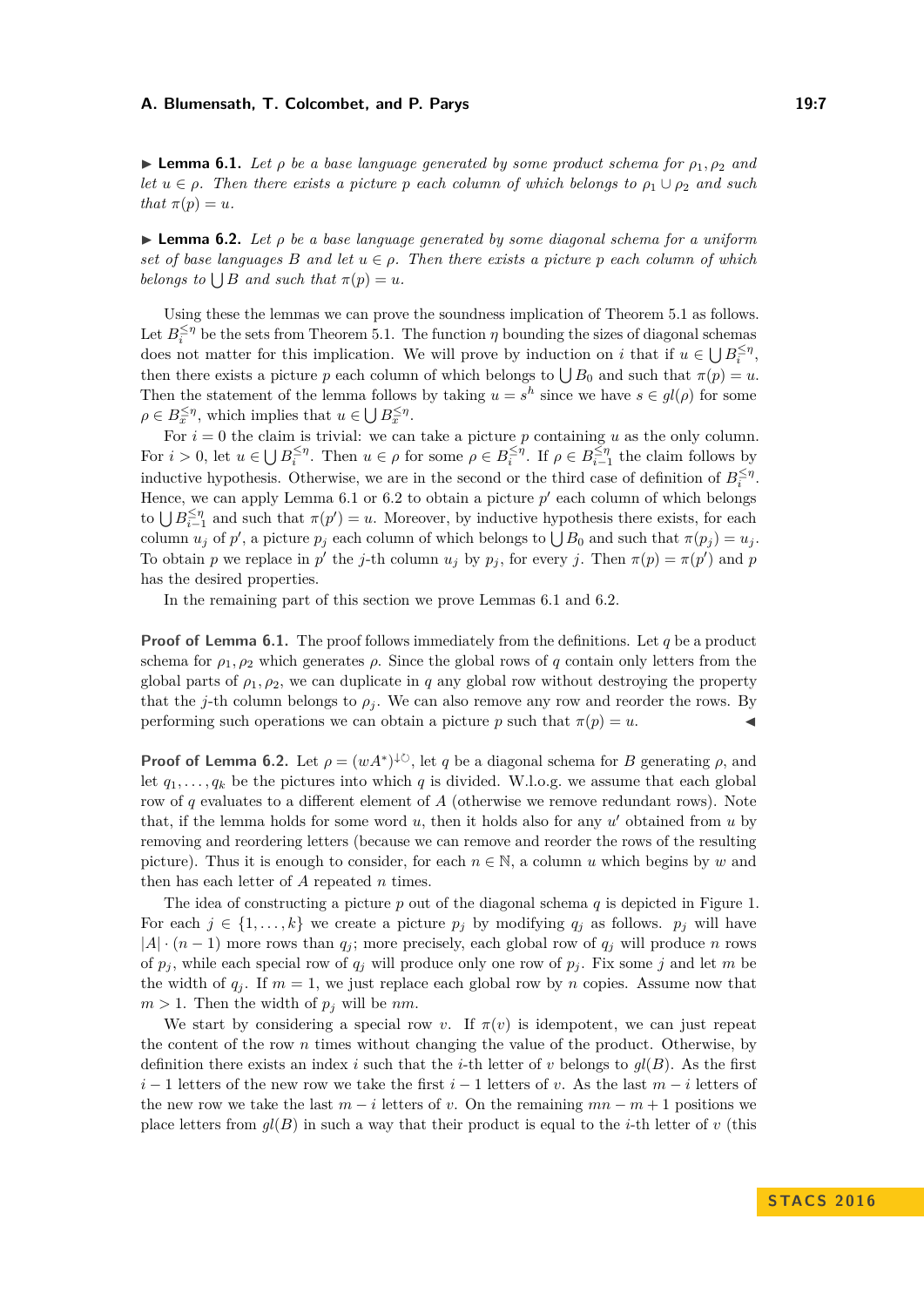#### **19:8 On a Fragment of AMSO and Tiling Systems**

is possible since  $gl(B)$  is idempotent by uniformity of  $B$ ). Again, the value of the product remains unchanged.

Finally, we consider a global row *v* of  $q<sub>j</sub>$ . We will produce *n* rows in  $p<sub>j</sub>$ ; the *i*-th of them, for  $i \in \{1, \ldots, n\}$ , is created in the following way. On the first  $(i-1)m+1$  positions of the new row we place letters from  $gl(B)$  in such a way that their product is equal to the first letter of *v* (recall that by definition the first and the last letter of *v* are in  $qI(B)$ ). On the last  $(n-i)m+1$  positions of the new row we place letters from  $gl(B)$  in such a way that their product is equal to the last letter of *v*. On the remaining  $m-2$  positions we put the middle  $m-2$  letters of *v*, without the first and the last letter.

For the picture *p* we take the concatenation of  $p_1, \ldots, p_k$  (which means that the *i*-th row of *p* is obtained by concatenating the *i*-th rows of  $p_1, \ldots, p_k$ ). We observe that the evaluation of *p* is *u* (the rows created out of special rows evaluate to *w*, and the rows created out of global rows evaluate to elements of *A*, each *n* times). It remains to observe that each column of *p* (so of each  $p_j$ ) belongs to  $\bigcup B$ . When  $p_j$  has only one column, this is clear, because it is obtained by duplicating some letters from  $gl(B)$  in a column from  $\bigcup B$ . Otherwise (with *m* as above), the column with number  $i + i'm$  of  $p_j$  (for  $i \in \{1, ..., m\}$ ) is obtained from the column number *i* of  $q_j$  (which is in  $\bigcup B$ ): the letters which are not in  $gl(B)$  are taken at most once, on the other positions we take some letters from  $gl(B)$ . Thus the new column is also in  $\bigcup B$ .  $B$ .

## **7 Completeness**

In this section we prove the remaining direction of Theorem [5.1:](#page-5-1) the implication from the first to the second statement. The strategy is as follows. First we consider special cases that can be described by a single schema. In Section [7.1](#page-7-0) we analyze pictures of width 2. For these one can extract a product schema. In Section [7.2](#page-8-0) we analyze pictures whose columns come from a union of a uniform set of base languages. These can be turned into a diagonal schema. As a technical tool we introduce in Section [7.3](#page-10-0) a new version of the Factorization Trees Theorem [\[16\]](#page-13-4). This theorem is used in Section [7.4](#page-11-0) to decompose arbitrary picture into simple fragments corresponding to single schemas, which allows us to conclude the proof. During the whole section we consider the monoid *M* as fixed.

## <span id="page-7-0"></span>**7.1 Products**

We start by analyzing width 2 pictures in order to turn them into product schemas.

<span id="page-7-1"></span>**I Lemma 7.1.** Let  $\rho_1, \rho_2$  be two base languages and let p be a picture of width 2 such that *the first column belongs to ρ*<sup>1</sup> *and the second one to ρ*2*. Then there exists a product schema for*  $\rho_1, \rho_2$  *which generates a base language*  $\rho$  *such that*  $\pi(p) \in \rho$  *and*  $gl(\rho) = gl(\rho_1) \cdot gl(\rho_2)$ *.* 

**Proof.** We take  $\rho = (wA^*)^{\downarrow \circlearrowright}$  where  $A = gl(\rho_1) \cdot gl(\rho_2)$  and *w* consists of those letters of  $\pi(p)$ which are not in *A* (taken as many times as they appear in  $\pi(p)$ ). Obviously  $\pi(p) \in \rho$ . In *q* we include all rows of *p* that do not evaluate to an element of *A*. These will be the special rows. Note that in each of these rows either the first letter does not belong to  $gl(\rho_1)$ , or the second letter does not belong to  $gl(\rho_2)$ . Thus we have at most  $\|\rho_1\| + \|\rho_2\|$  of such rows. Moreover, for each  $r \in gl(\rho_1)$  and each  $s \in gl(\rho_2)$ , we add to q a row with r in the first column and s in the second one. These will be the global rows. We have  $|gl(\rho_1)| \cdot |gl(\rho_2)| \leq |M|^2$  of them. We see that *q* is a product schema for  $\rho_1$ ,  $\rho_2$  that generates  $\rho$ .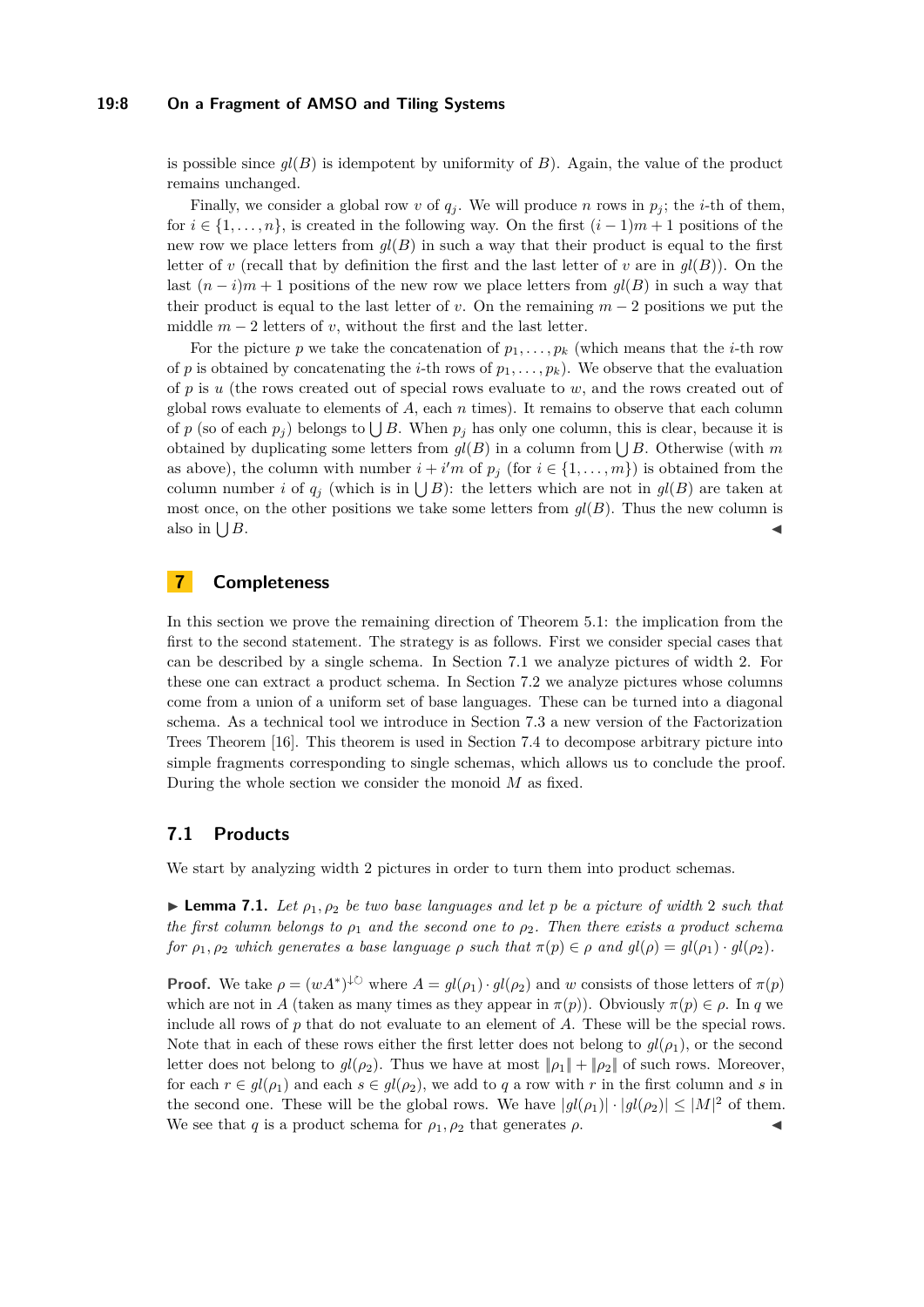#### **A. Blumensath, T. Colcombet, and P. Parys 19:9** 19:9

## <span id="page-8-0"></span>**7.2 Uniform Case**

Next, we consider a special case when the set of base languages allowed in columns is uniform, and we show that such a picture can be transformed into a single diagonal schema.

<span id="page-8-2"></span>**I Lemma 7.2.** *There is a computable function*  $\eta$ :  $UBL(M) \rightarrow \mathbb{N}$  such that, for every finite *uniform set of base languages*  $B$  *and every picture*  $p$  *each column of which belongs to*  $\bigcup B$ *, there exists a diagonal schema for B of width and height at most η*(*B*) *that generates a base language ρ such that*

- $\pi(p) \in \rho$  *and*
- $E = gl(B)$  *and*  $A = gl(\rho)$  *satisfy*  $E \subseteq A = E \cdot A \cdot E$ .

Let us comment on the second condition  $(E \subseteq A = E \cdot A \cdot E)$ . It enforces that the base language  $\rho$  (and hence also the diagonal schema) is more robust. This will be useful later. Namely, the global part of  $\rho$  contains not only the letters that appear many times in  $\pi(p)$ , but also all letters from  $gl(B)$  (since  $E \subseteq A$ ) and all results of surrounding the former letters by letters from  $gl(B)$  (since  $E \cdot A \cdot E \subseteq A$ ). Note that we always have  $A \subseteq E \cdot A \cdot E$ , as each global row begins and ends by a letter from *gl*(*B*).

The proof of the lemma is based the following fact saying that each word can be chopped into a small number of idempotents and single letters. To simplify notation, we write  $\exp(x)$ for  $2^x$ .

<span id="page-8-1"></span> $\blacktriangleright$  **Fact 7.3.** Let M' be a finite monoid and w a word over M'. Then we can divide w into *fragments*  $w = w_1 \ldots w_k$  *for*  $k \leq \exp(3|M'|)$  *such that, for every i, either*  $|w_i| = 1$ *, or*  $\pi(w_i)$ *is idempotent.*

This fact is applied to a picture, in order to split it horizontally as in a diagonal schema. While reading the next lemma have in mind that *E* will be used for *gl*(*B*).

<span id="page-8-3"></span>**► Lemma 7.4.** Let *p* be a picture and  $E \subseteq M$ . Let *x* be the number of rows of *p* which contain *only letters from*  $M \ E$  *and let y be the smallest number such that in each column of p there are at most y positions containing a letter from*  $M \setminus E$ *. Then, for some*  $k \leq \exp(3(y-x+1)|M|^y)$ *, we can divide p horizontally into pictures*  $p_1, \ldots, p_k$  *in such a way that each row of each*  $p_j$ *either has length* 1*, or evaluates to an idempotent, or contains a letter from E.*

**Proof.** We prove the claim by induction on  $y - x$  (note that  $x \leq y$ ). Consider the monoid  $M' = M^x$  with coordinatewise multiplication. Let *I* be the set of (numbers of) those rows which contain only letters from *E* (by definition  $|I| = x$ ). Let  $w \in (M')^*$  be the word consisting of the rows of *p* which are in *I* (each letter contains the elements of *M* appearing in the *x* rows of a column). Applying Fact [7.3](#page-8-1) to *w*, we obtain a factorisation  $w = w_1 \dots w_m$ for  $m \leq \exp(3|M|^x) \leq \exp(3|M|^y)$  where each  $w_j$  either has length 1, or evaluates to an idempotent. We divide *p* into  $p'_1, \ldots, p'_m$  in the same way: the width of  $p'_j$  is the same as the length of  $w_j$ . Then every row of each  $p'_j$  which is in *I* either has length 1, or evaluates to an idempotent. For each  $p'_{j}$  we proceed in one of two ways.

- If each row of  $p'_j$  which is not in *I* contains a letter from *E*, this  $p'_j$  satisfies the statement of the lemma.
- Otherwise, there exists a row of  $p'_j$  not in *I* which contains only letters from  $M \setminus E$ . Then  $x' \geq x + 1$  and  $y' \leq y$ , where  $x'$  is the number of rows of  $p'_j$  which contain only letters from  $M \setminus E$  and  $y'$  is the smallest number such that in each column of  $p'_{j}$  there are at most *y'* positions containing a letter from  $M \setminus E$ . We use the inductive hypothesis for  $p'_j$ to obtain a subdivision of  $p'_j$  as required by the statement of the lemma.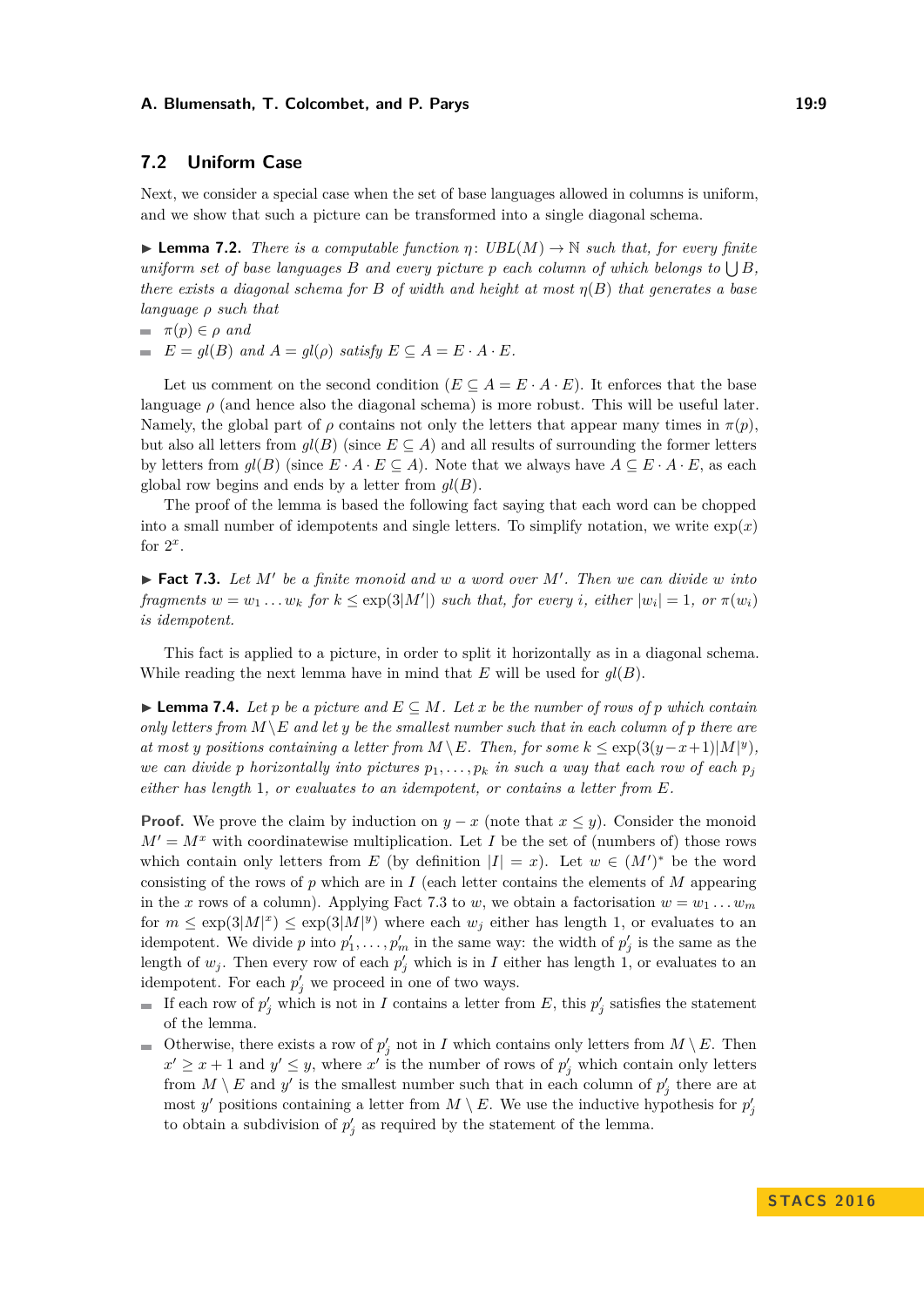#### **19:10 On a Fragment of AMSO and Tiling Systems**

Since each of the subdivisions returns at most  $\exp(3(y'-x'+1)|M|^{y'}) \leq \exp(3(y-x)|M|^y)$ pictures, in total we have at most  $m \cdot \exp(3(y-x)|M|^y) \leq \exp(3(y-x+1)|M|^y)$  pictures. ◄

**Proof of Lemma [7.2.](#page-8-2)** Set  $E = gl(B)$ . First, we divide *p* into pictures  $p_1, \ldots, p_k$  by applying Lemma [7.4](#page-8-3) to the picture  $p$  and to the set  $E$ . Note that the number  $y$  in the statement of the lemma is equal to the maximal norm of a base language in  $B$ , and that  $x \geq 0$ . We have  $k \leq \exp(3(y-x+1)|M|^y) \leq \exp(3(y+1)|M|^y)$ . Let  $I_1$  be the set of all those numbers *i* of rows of *p* such that the first or the last letter of the *i*-th row of some  $p_j$  is in  $M \setminus E$ . Note that  $|I_1| \leq 2ky$  (where *y* is again the maximal norm of a base language in *B*): we look for letters from  $M \setminus E$  only in 2*k* columns (the first and the last column of each  $p_i$ ), and in each of these columns we have at most *y* letters from  $M \setminus E$ . The picture *p* with this division is almost a diagonal schema as needed (when the rows from *I*<sup>1</sup> are treated as the special rows). However we still need to reduce its size and ensure that  $E \subseteq A = E \cdot A \cdot E$ .

For each *i*, we denote by *s<sup>i</sup>* the evaluation of the *i*-th row without the first and the last letter (so the value of the *i*-th row can be obtained by multiplying its first letter by *s<sup>i</sup>* and by its last letter). Let  $I_2$  be the set of numbers  $i \notin I_1$  of rows of p such that there are less than  $|E|^2$  numbers  $j \notin I_1$  for which  $s_i = s_j$ . Notice that  $|I_2| \leq |M|^3$  (we have at most  $|E|^2 - 1 \leq |M|^2$  rows for each of  $|M|$  possible values of  $s_i$ ). Set  $I = I_1 \cup I_2$ .

Next, let *A*<sup> $\prime$ </sup> be the set of *s*<sup>*i*</sup> for all  $i \notin I$ . Let  $A = (E \cdot A' \cdot E) \cup E$  and let *w* contain those letters of  $\pi(p)$  which are not in *A* (as many times as they appear in  $\pi(p)$ ); we take  $\rho = (wA^*)^{\downarrow \circlearrowright}$ . As *E* is idempotent, it follows that  $\pi(p) \in \rho$  and  $E \subseteq A = E \cdot A \cdot E$ . It remains to construct a diagonal schema  $q$  for  $B$  that generates  $\rho$ .

The width of *q* will be the same as of *p*. We also divide *q* into  $q_1, \ldots, q_k$  of the same widths as  $p_1, \ldots, p_k$ . We include in q all those rows of p which do not evaluate to an element of *A*. These will be the special rows. Note that by the statement of Lemma [7.4,](#page-8-3) any row of  $p$  can be taken as a special row: inside each  $p_j$  it either has length 1, or evaluates to an idempotent, or it contains a letter belonging to *E*. Moreover, all these rows are in *I*; indeed, any other row  $i \notin I$  evaluates to  $r \cdot s_i \cdot r'$ , where  $s_i \in A'$  and  $r, r'$  are the first and the last letter of the row, which are in  $E$  by definition of  $I_1$ . Consequently, there are at most  $|I|$  such rows.

Then, for each  $s \in A'$  we consider  $|E|^2$  rows  $i \notin I$  for which  $s_i = s$  (we have at least  $|E|^2$ such rows by definition of  $I_2$ ) and we modify them as follows. For each pair  $r, r' \in E$  we add to  $q$  one such row in which we replace the first letter by  $r$  and the last letter by  $r'$ . These will be global rows. This works as the first and the last letter of each such row inside each  $p_j$ belong to *E* and the replaced letters are also in *E*. Additionally, for each  $s \in E$ , we add to *q* a row containing only letters from *E*, which evaluates to *s* (as *E* is idempotent, we can find such rows of every desired length). These will also be global rows. This works since all letters of these rows are in *E*.

We see that every column of *q* belongs to  $\bigcup B$ : it is a column of *p* with some letters removed and some letters from *E* added. The special rows evaluate exactly to the letters of *w*. The global rows of the first kind evaluate to all elements of  $E \cdot A' \cdot E$ , and the global rows of the second kind to all elements of *E*. Thus *q* generates the base language *ρ*.

It remains to bound the size. The number of rows in  $q$  is at most

$$
|I|+|E|\cdot|A'|\cdot|E|+|E|\leq 2ky+2|M|^3+|M|\leq 2y\cdot\exp(3(y+1)|M|^y)+3|M|^3,
$$

where *y* is the maximal norm of a base language in *B*. We denote the last number by  $\theta(B)$ (it depends only on  $B$  and  $|M|$ ).

We also have to restrict the width of *q*. Since we have started from an arbitrary picture *p*, the width can be arbitrary; so we have to remove some columns. Fix some  $q_j$  that has more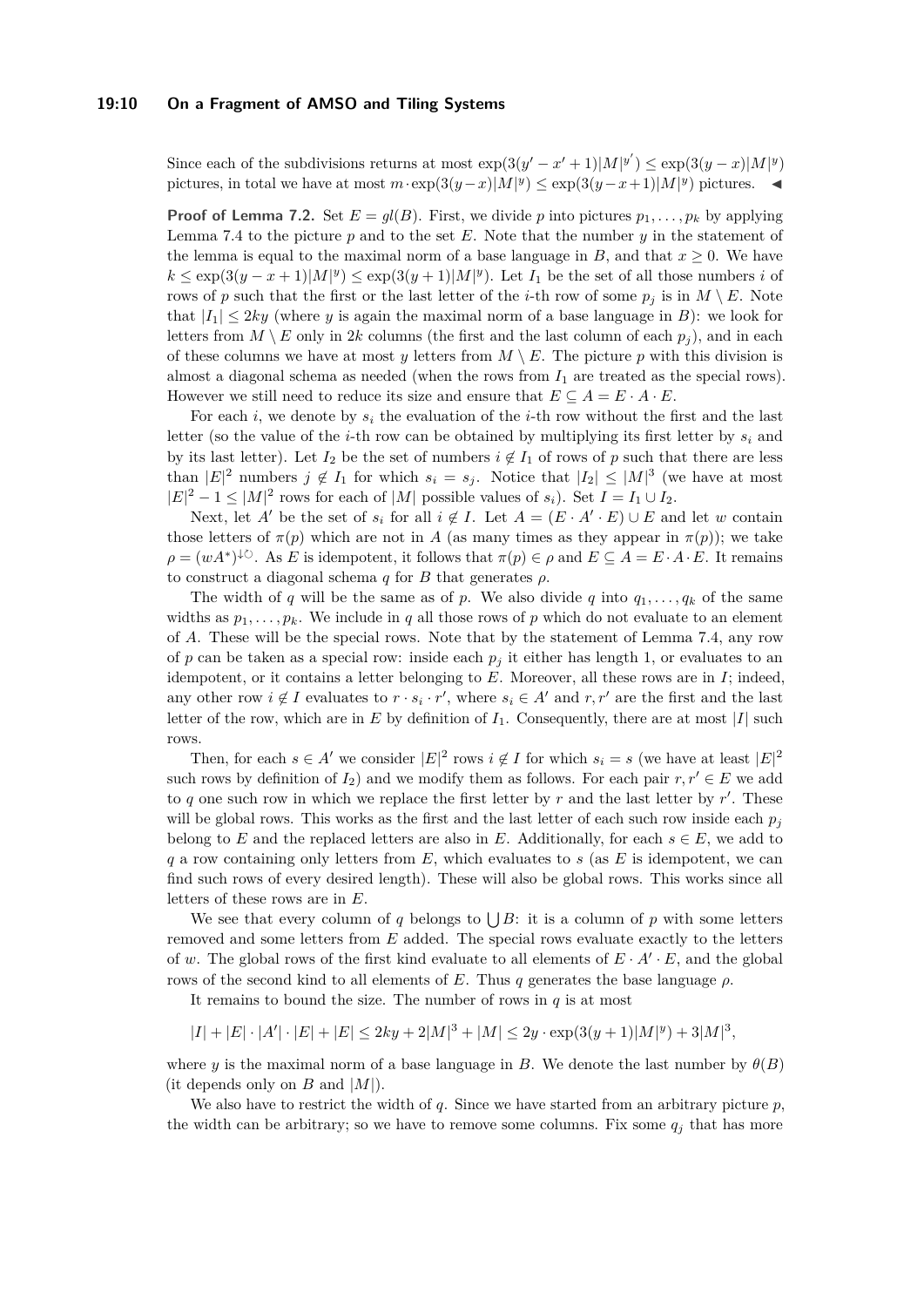#### **A. Blumensath, T. Colcombet, and P. Parys 19:11** 19:11

than one column. In each special row whose value is not idempotent there is some letter from *E*. In each such row we choose one of these letters and we mark the column containing it (we don't want to remove this column). We also mark the first and the last column of *q<sup>j</sup>* ; they contain letters from *E* in global rows, so we also don't want to remove them. We have marked at most  $\theta(B) + 2$  columns. We want to remove some not-marked columns, so that the resulting picture evaluates to the same word. For each number of columns *i*, consider the picture consisting of the first *i* columns of  $q_i$ ; let  $w_i$  be the evaluation of this picture  $(w_i$  is a word in  $M^h$ , where  $h \leq \theta(B)$  is the height of  $q_j$ ). Whenever  $w_i = w_l$  for some  $i < l$ , we can remove the columns number  $i + 1, \ldots, l$ , and the whole new picture will still evaluate to  $\pi(q_i)$ ; we do this only when none of these columns is marked. We repeat this removal procedure as long as such pair of indices *i, l* exists. By the Pigeon Hole Principle, among any  $|M|^h + 1$  numbers we can find two *i, l* for which  $w_i = w_l$ . Thus, after the removal, we have at most  $(\theta(B) + 1) \cdot (|M|^h + 1) + 1$  columns in  $q_j$ . Because we do not remove marked columns, the properties of a diagonal schema are preserved. In total we have at most  $k \cdot ((\theta(B) + 1) \cdot (|M|^h + 1) + 1) \leq \exp(3(y+1)|M|^y) \cdot ((\theta(B) + 1) \cdot (|M|^h + 1) + 1)$  columns. We denote the last number by  $\eta(B)$ . Note that  $\theta(B) \leq \eta(B)$ . Thus, not only the width but also the height of *q* is bounded by  $\eta(B)$ .

## <span id="page-10-0"></span>**7.3 Factorization Trees**

In this subsection we present a new generalization of the Factorization Trees Theorem [\[16\]](#page-13-4). In this generalization the result in an "idempotent" node depends on some additional data in the arguments. This theorem will be used in Section [7.4](#page-11-0) to decompose an arbitrary picture into pictures of the special form considered in Sections [7.1](#page-7-0) and [7.2.](#page-8-0)

The nodes of our factorization trees will be labelled by elements of some set *D*, possibly infinite. We also have a finite monoid  $M'$  and a projection  $\sigma: D \to M'$ . The construction is parameterized by two functions. The function  $pr: D^2 \to D$  describes a product. The other function

$$
st
$$
: { $d_1 \dots d_c \in D^+ \mid \sigma(d_1) = \dots = \sigma(d_c)$  is idempotent}  $\rightarrow D$ 

describes an operation which will be used in idempotent nodes. We require that these functions satisfy the following axioms:

$$
(*) \sigma(pr(a,b)) = \sigma(a) \cdot \sigma(b), \qquad \text{for all } a, b \in D,
$$
  

$$
(**) \sigma(st(d_1 \dots d_c)) = \sigma(d_1) \quad \text{or} \quad \sigma(st(d_1 \dots d_c)) <_{\mathcal{J}} \sigma(d_1), \qquad \text{for all } d_1 \dots d_c \in dom(st).
$$

The preorder  $\leq_{\mathcal{J}}$  in the second axiom is defined by  $r \leq_{\mathcal{J}} s$  if there are  $u_1, u_2$  such that  $r = u_1 \cdot s \cdot u_2$  (recall that each monoid contains an identity element, that is allowed as  $u_1$  and *u*<sub>2</sub>). Two elements are J-equivalent, denoted  $r \sim \tau s$ , when  $r \leq \tau s$  and  $s \leq \tau r$ . Equivalence classes of this relation are called J-classes. We write  $r <sub>J</sub> s$  when  $r \leq_{J} s$ , but  $r \not\sim_{J} s$ . A *factorization tree* is a tree labelled by elements of *D* whose nodes are of one of three forms: a *leaf*,

- $\mathbf{r}$ a *binary node* with exactly two children; it is labelled by  $pr(d_1, d_2)$ , where  $d_1, d_2$  are the labels of its children,
- an *idempotent node* with at least three children labelled by  $d_1, \ldots, d_c$  such that  $\sigma(d_1)$  $\cdots = \sigma(d_c)$  is idempotent; the node itself is labelled by  $st(d_1 \ldots d_c)$ .

The word (in  $D^+$ ) read from the leaves of a factorization tree t (from left to right) is called the *input* of *t*, and the label of the root of *t* is called its *output*.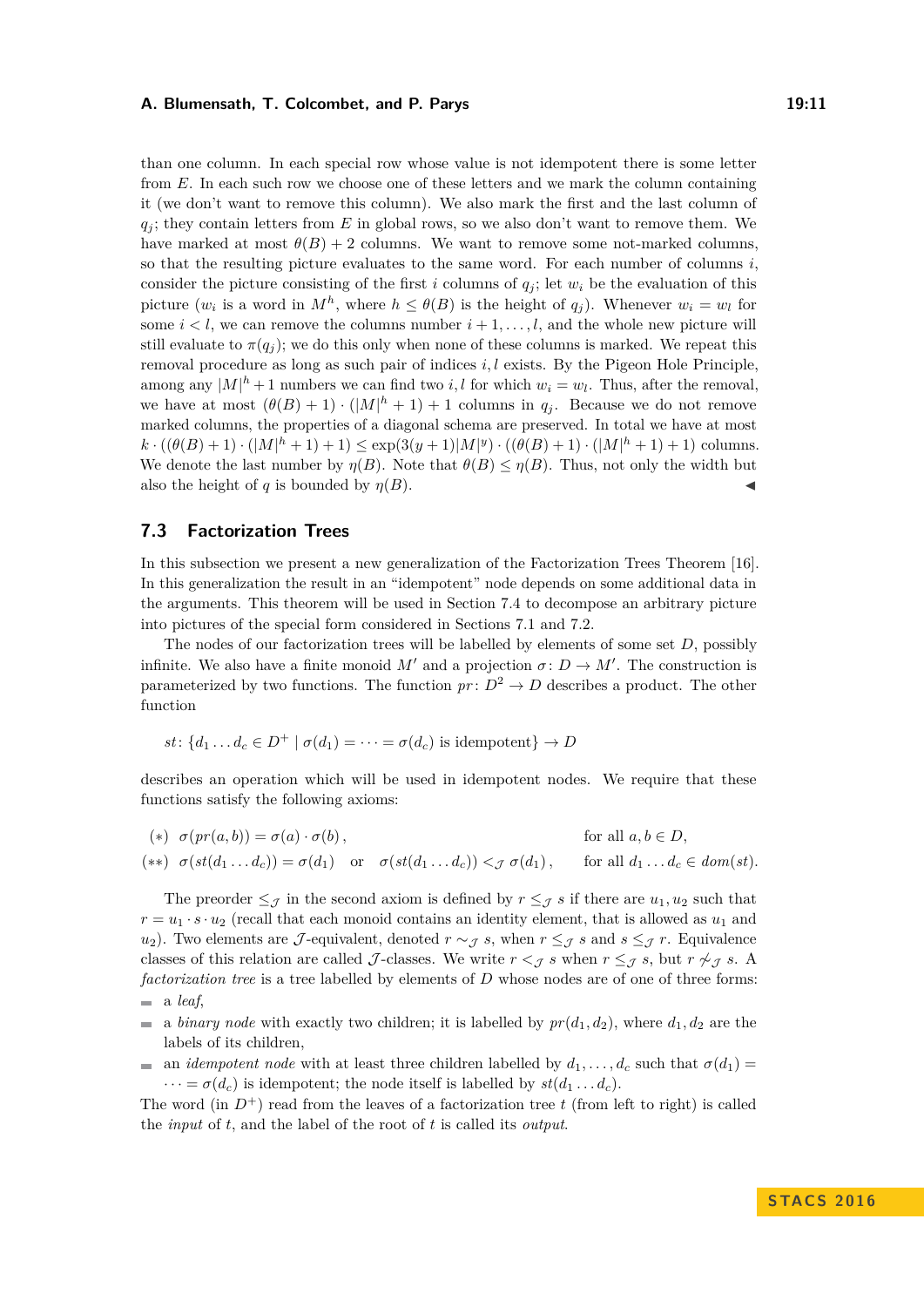#### **19:12 On a Fragment of AMSO and Tiling Systems**

Note that standard factorization trees as in [\[16\]](#page-13-4) can be obtained by taking  $D = M'$  and  $st(e...e) = e$ . In computation trees for a stabilization monoid [\[11\]](#page-12-12), we again have  $D = M'$ , but *st*(*e . . . e*) now depends on the number of arguments: it is *e* for short sequences *e . . . e*, and  $e^{\sharp}$  for longer  $e \ldots e$ . The key result is the existence of factorization trees of constant height as described in the following theorem.

<span id="page-11-2"></span>**► Theorem 7.5.** For every  $v \in D^+$ , there exists a factorization tree with input *v* and height  $at \; most^2 \; 3(|M'|+1)^2.$  $at \; most^2 \; 3(|M'|+1)^2.$  $at \; most^2 \; 3(|M'|+1)^2.$ 

This theorem can be proved basically in the same way as its version for stabilization monoids  $([11],$  $([11],$  $([11],$  Theorem 3.3): the tree is constructed in a bottom-up way, so it is not a problem that the result in an idempotent node depends in some way on the subtree constructed below.

## <span id="page-11-0"></span>**7.4 The Final Argument**

In this subsection we conclude our proof of the missing implication of Theorem [5.1.](#page-5-1) The function *η* is taken from Lemma [7.2.](#page-8-2) Let  $B_i^{\leq \eta}$  be sets of base languages as in Theorem [5.1,](#page-5-1) for some finite set of base languages  $B_0$ . Each  $B_i^{\leq \eta}$  is finite. Let *h* be the smallest number greater than the norm of each base language in  $B_{\overline{x}}^{\leq \eta}$ , where  $x = 3 \cdot (2^{|M|} + 1)^2$ . Take some picture *p* of height *h* each column of which belongs to  $\bigcup B_0$  and for which  $\pi(p) \in s^*$ . Our goal is to find  $\rho \in B_x^{\leq \eta}$  such that  $s \in gl(\rho)$ .

We use the theorem about factorization trees from the previous subsection. For *D* we take the set of pairs  $(w, \rho)$ , where  $w \in M^h$  and  $\rho$  is a base language containing w. We set  $M' = \mathcal{P}(M)$  and  $\sigma((w, \rho)) = gl(\rho)$ . It remains to define the functions *pr* and *st*.

To define *pr*, consider two letters  $(w_1, \rho_1)$  and  $(w_2, \rho_2)$  from *D*. Let *p* be the picture with two columns  $w_1$  and  $w_2$ . By Lemma [7.1,](#page-7-1) there exists a base language  $\rho$  such that  $\pi(p) \in \rho$ ,  $gl(\rho) = gl(\rho_1) \cdot gl(\rho_2)$ , and there exists a product schema for  $\rho_1, \rho_2$  generating  $\rho$ . We define  $pr((w_1, \rho_1), (w_2, \rho_2)) = (\pi(p), \rho)$ . Then Axiom (\*) is satisfied because  $gl(\rho) = gl(\rho_1) \cdot gl(\rho_2)$ . Observe also that when  $\rho_1, \rho_2 \in B^{\leq \eta}_{j}$ , for some *j*, then  $\rho \in B^{\leq \eta}_{j+1}$ .

To define *st*, consider elements  $(w_1, \rho_1) \dots (w_k, \rho_k) \in D^+$  such that  $gl(\rho_1) = \dots = gl(\rho_k)$ is idempotent. Let *p* be the picture with *k* columns  $w_1, \ldots, w_k$ , set  $B = \{\rho_1, \ldots, \rho_k\}$ , and let  $E = gl(B)$ . Then *B* is a uniform set of base languages and each column of *p* belongs to  $\bigcup B$ . By Lemma [7.2,](#page-8-2) there exists a base language  $\rho$  such that  $\pi(p) \in \rho$ ,  $E \subseteq gl(\rho) = E \cdot gl(\rho) \cdot E$ , and there exists a diagonal schema for *B* of width and height at most  $\eta(B)$  generating  $\rho$ . We define  $st((w_1, \rho_1) \dots (w_k, \rho_k)) = (\pi(p), \rho)$ . Observe that when  $\rho_i \in B_j^{\leq \eta}$ , for some *j* and all *i*, then  $\rho \in B_{j+1}^{\leq \eta}$ . Axiom (\*\*) is satisfied due to the following fact.

**► Fact 7.6.** Let  $E, A \subseteq M$  where  $E$  is idempotent and  $E \subseteq A = E \cdot A \cdot E$ . Then either  $A = E$  *or*  $A <_{\mathcal{J}} E$ *.* 

To conclude the proof, recall that *p* is a picture of height *h* each column of which belongs to  $\bigcup B_0$  and such that  $\pi(p) \in s^*$ . We want to find a base language  $\rho \in B_x^{\leq \eta}$  with  $s \in gl(\rho)$ . Consider a word  $w = (d_1, \rho_1) \dots (d_m, \rho_m) \in D^+$ , where  $d_i$  is the *i*-th column of  $p$  and  $\rho_i \in B_0$ is some base language with  $d_i \in \rho_i$ . By Theorem [7.5](#page-11-2) there exists a factorization tree *t* with height at most *x* and input *w*. Let  $(d, \rho)$  be its output. Note that  $d = \pi(p) = s^h$  (by definition of *pr* and *st*), and  $d \in \rho$  (by definition of *D*). Moreover,  $\rho \in B_x^{\leq \eta}$  (more generally, when a root of a subtree of height at most *i* is labelled by some  $(d', \rho')$ , then  $\rho' \in B_i^{\leq \eta}$ . As *h* is greater than the size of  $\rho$ , we have  $s \in gl(\rho)$ , which is what we wanted to prove.

<span id="page-11-1"></span><sup>&</sup>lt;sup>2</sup> One can obtain a bound of  $3|M'|$ , but this requires a more complicated proof.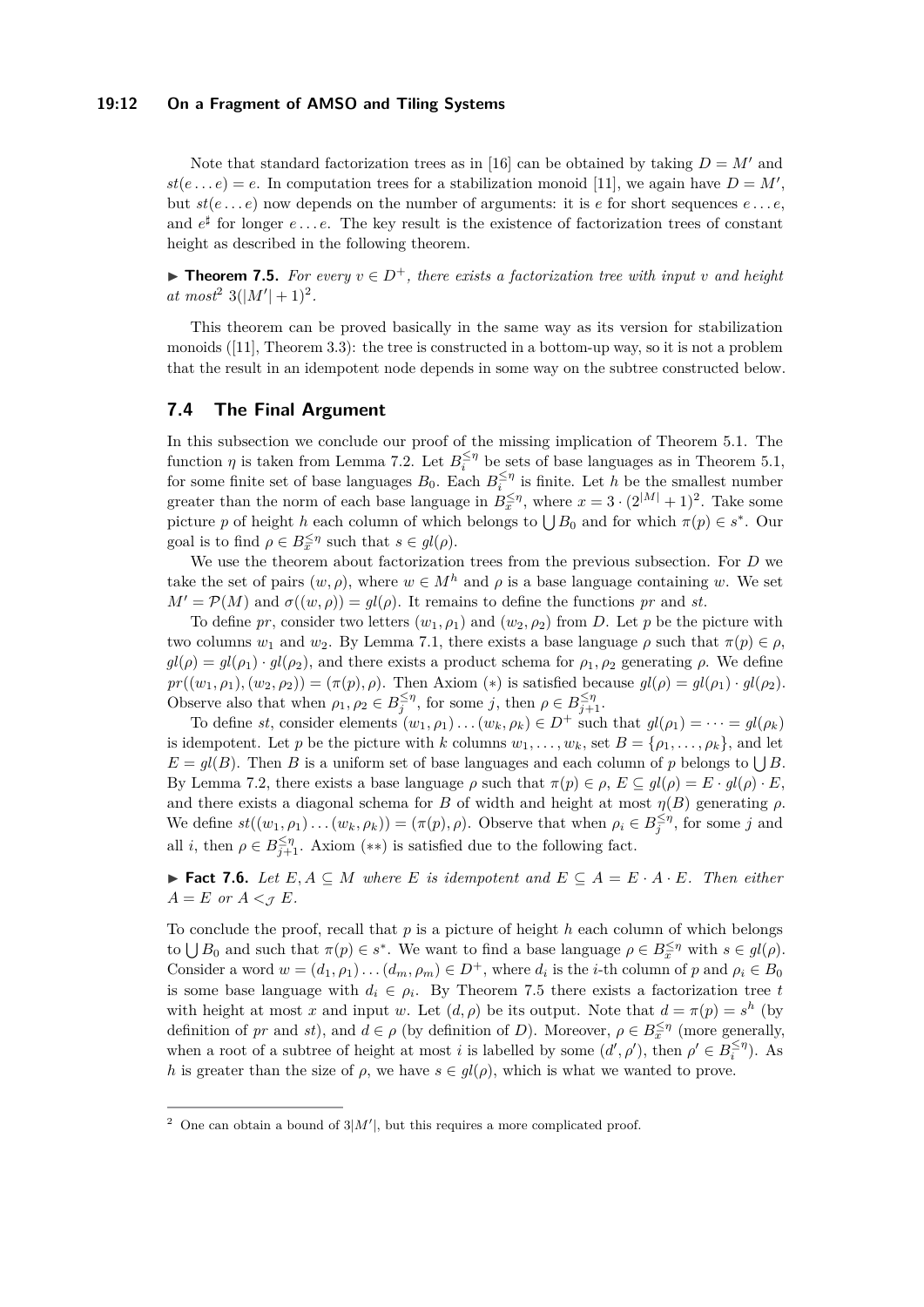#### **A. Blumensath, T. Colcombet, and P. Parys 19:13** 19:13

#### **References**

- <span id="page-12-1"></span>**1** Achim Blumensath, Olivier Carton, and Thomas Colcombet. Asymptotic monadic secondorder logic. In Erzsébet Csuhaj-Varjú, Martin Dietzfelbinger, and Zoltán Ésik, editors, *Mathematical Foundations of Computer Science 2014 – 39th International Symposium, MFCS 2014, Budapest, Hungary, August 25-29, 2014. Proceedings, Part I*, volume 8634 of *Lecture Notes in Computer Science*, pages 87–98. Springer, 2014. [doi:](http://dx.doi.org/10.1007/978-3-662-44522-8_8) [10.1007/978-3-662-44522-8\\_8](http://dx.doi.org/10.1007/978-3-662-44522-8_8).
- <span id="page-12-3"></span>**2** Mikołaj Bojańczyk. The finite graph problem for two-way alternating automata. *Theor. Comput. Sci.*, 3(298):511–528, 2003. [doi:10.1016/S0304-3975\(02\)00866-6](http://dx.doi.org/10.1016/S0304-3975(02)00866-6).
- <span id="page-12-6"></span>**3** Mikołaj Bojańczyk. Weak MSO with the unbounding quantifier. *Theory Comput. Syst.*, 48(3):554–576, 2011. [doi:10.1007/s00224-010-9279-2](http://dx.doi.org/10.1007/s00224-010-9279-2).
- <span id="page-12-4"></span>**4** Mikołaj Bojańczyk and Thomas Colcombet. Bounds in w-regularity. In *21th IEEE Symposium on Logic in Computer Science (LICS 2006), 12-15 August 2006, Seattle, WA, USA, Proceedings*, pages 285–296. IEEE Computer Society, 2006. [doi:10.1109/LICS.2006.17](http://dx.doi.org/10.1109/LICS.2006.17).
- <span id="page-12-2"></span>**5** Mikołaj Bojańczyk, Paweł Parys, and Szymon Toruńczyk. The MSO+U Theory of (N,*<*) Is Undecidable. In Nicolas Ollinger and Heribert Vollmer, editors, *33rd International Symposium on Theoretical Aspects of Computer Science, STACS 2016, February 17-20, 2016, Orléans, France*, volume 47 of *LIPIcs*, pages 21:1–21:8. Schloss Dagstuhl – Leibniz-Zentrum für Informatik, 2016. [doi:10.4230/LIPIcs.STACS.2016.21](http://dx.doi.org/10.4230/LIPIcs.STACS.2016.21).
- <span id="page-12-7"></span>**6** Mikołaj Bojańczyk and Szymon Toruńczyk. Weak MSO+U over infinite trees. In Christoph Dürr and Thomas Wilke, editors, *29th International Symposium on Theoretical Aspects of Computer Science, STACS 2012, February 29th – March 3rd, 2012, Paris, France*, volume 14 of *LIPIcs*, pages 648–660. Schloss Dagstuhl – Leibniz-Zentrum für Informatik, 2012. [doi:10.4230/LIPIcs.STACS.2012.648](http://dx.doi.org/10.4230/LIPIcs.STACS.2012.648).
- <span id="page-12-10"></span>**7** Tomás Brázdil, Krishnendu Chatterjee, Antonín Kucera, and Petr Novotný. Efficient controller synthesis for consumption games with multiple resource types. In P. Madhusudan and Sanjit A. Seshia, editors, *Computer Aided Verification – 24th International Conference, CAV 2012, Berkeley, CA, USA, July 7-13, 2012 Proceedings*, volume 7358 of *Lecture Notes in Computer Science*, pages 23–38. Springer, 2012. [doi:10.1007/978-3-642-31424-7\\_8](http://dx.doi.org/10.1007/978-3-642-31424-7_8).
- <span id="page-12-0"></span>**8** J. Richard Büchi. On a decision method in a restricted second order arithmetic. In *Logic, Methodology and Philosophy of Science (Proc. 1960 Internat. Congr.)*, pages 1–11, Stanford, Calif., 1962. Stanford Univ. Press.
- <span id="page-12-8"></span>**9** Claudia Carapelle, Alexander Kartzow, and Markus Lohrey. Satisfiability of CTL\* with constraints. In Pedro R. D'Argenio and Hernán C. Melgratti, editors, *CONCUR 2013 – Concurrency Theory – 24th International Conference, CONCUR 2013, Buenos Aires, Argentina, August 27-30, 2013. Proceedings*, volume 8052 of *Lecture Notes in Computer Science*, pages 455–469. Springer, 2013. [doi:10.1007/978-3-642-40184-8\\_32](http://dx.doi.org/10.1007/978-3-642-40184-8_32).
- <span id="page-12-5"></span>**10** Thomas Colcombet. The theory of stabilisation monoids and regular cost functions. In Susanne Albers, Alberto Marchetti-Spaccamela, Yossi Matias, Sotiris E. Nikoletseas, and Wolfgang Thomas, editors, *Automata, Languages and Programming, 36th Internatilonal Collogquium, ICALP 2009, Rhodes, greece, July 5-12, 2009, Proceedings, Part II*, volume 5556 of *Lecture Notes in Computer Science*, pages 139–150. Springer, 2009. [doi:10.1007/](http://dx.doi.org/10.1007/978-3-642-02930-1_12) [978-3-642-02930-1\\_12](http://dx.doi.org/10.1007/978-3-642-02930-1_12).
- <span id="page-12-12"></span>**11** Thomas Colcombet. Regular cost functions, part I: logic and algebra over words. *Logical Methods in Computer Science*, 9(3), 2013. [doi:10.2168/LMCS-9\(3:3\)2013](http://dx.doi.org/10.2168/LMCS-9(3:3)2013).
- <span id="page-12-9"></span>**12** Nathanaël Fijalkow and Martin Zimmermann. Cost-parity and cost-streett games. *Logical Methods in Computer Science*, 10(2), 2014. [doi:10.2168/LMCS-10\(2:14\)2014](http://dx.doi.org/10.2168/LMCS-10(2:14)2014).
- <span id="page-12-11"></span>**13** Szczepan Hummel and Michal Skrzypczak. The topological complexity of MSO+U and related automata models. *Fundam. Inform.*, 119(1):87–111, 2012.